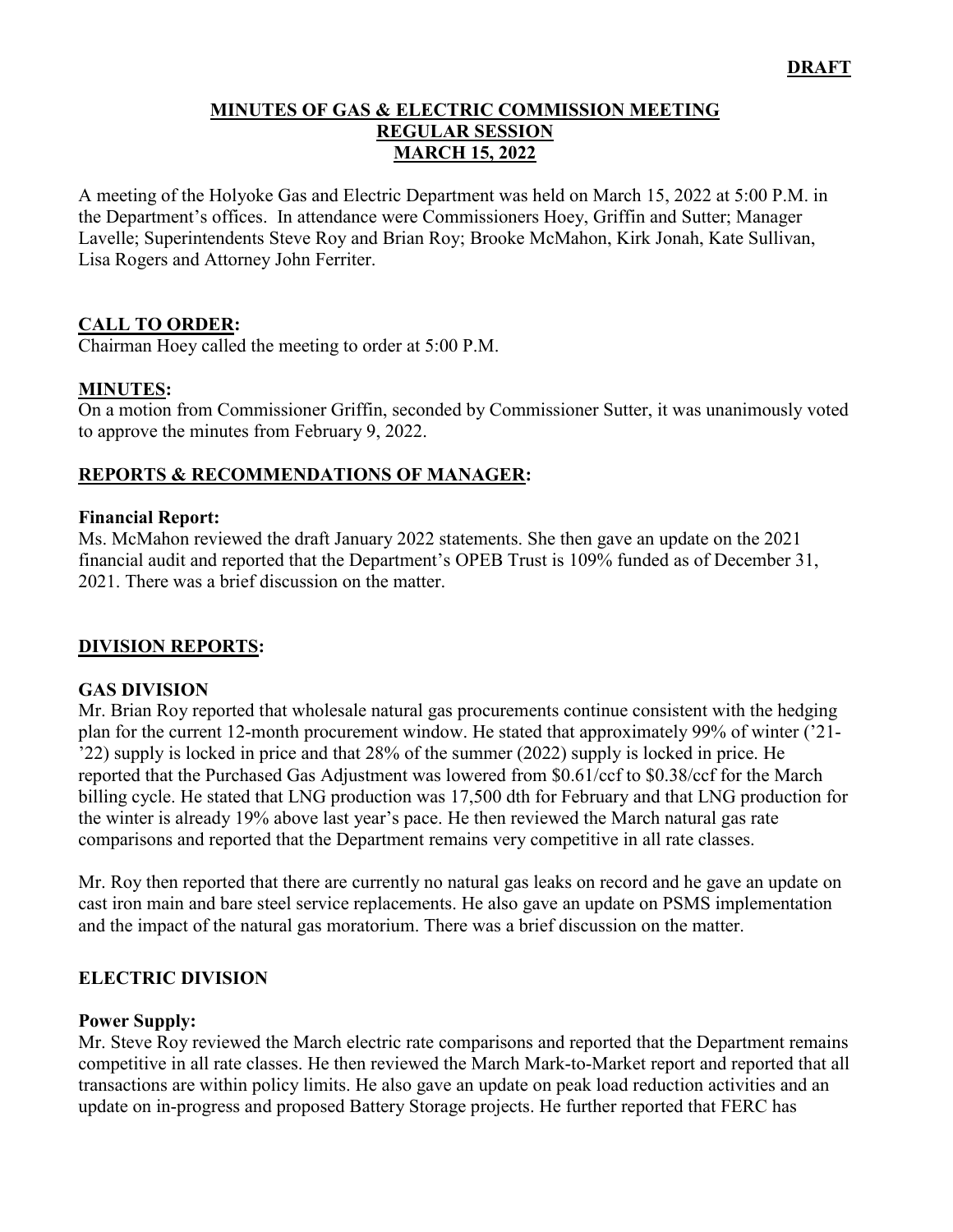recently ruled in favor of the ISO-NE PTO-AC rule changes that allow for reconstitution of certain distributed generation resources. There was a brief discussion on the matter.

# **TRANSMISSION & DISTRIBUTION**

Mr. Roy reported that 2 maintenance projects were completed in February (padmount transformer inspections and automated event reporting) and that staff continues to plan for materials and resources to complete the balance of 2022 projects as planned. There was a brief discussion on the matter.

## **ELECTRIC PRODUCTION**

Mr. Roy reported that February hydro generation was 5.9% below plan but that March generation is currently ahead of target for the month. He then provided a brief update on Cobble Mountain operations and reported that the annual spring canal drawdown would begin on Tuesday March 22<sup>nd</sup> and extend through 3 PM on Thursday March 24th. There was a brief discussion on the matter.

# **TELECOMMUNICATIONS**

Mr. Jonah gave an update on the status of sales activity and capital projects. He also gave an update on cyber security training and monitoring activities. There was a brief discussion on the matter.

# **MARKETING AND COMMUNICATIONS**

Ms. Sullivan reported that Natural Gas Public Awareness and National Dig Safe Month activities would be conducted during April and briefly discussed planned activities to reach all customers, employees, emergency responders, contractors and public officials with appropriate messaging on the topics. She then gave a brief status on the new website launch and discussed MMWEC's rebranding of the HELPS program to the NextZero program. She also provided an update on plans for updating the customer satisfaction survey that will be performed in June. She then provided a Green Team updated and reported that four EV charging station installations were on schedule for completion by the end of June. There was a brief discussion on the matter.

**OLD BUSINESS:** None

## **NEW BUSINESS:**

**CORNELIUS J. MORIARTY, JR. CADET ENGINEERING SCHOLARSHIP:** Mr. Lavelle recommended that the Commission authorize the advertising for Cornelius J. Moriarty, Jr. Cadet Engineering Scholarship applications. Chairman Hoey suggested that staff look into potential grants from the Massachusetts Clean Energy Center that could help offset the cost of summer labor costs for Cadet Engineers. After a brief discussion and on a motion from Commissioner Griffin, seconded by Commissioner Sutter, it was unanimously voted to authorize the advertisement per the recommendation of management.

# **BID AUTHORIZATIONS:**

**TRANSMISSION POLE REPAIRS:** Mr. Lavelle requested authorization to solicit bids for the repair of twelve (12) steel 115 kV transmission poles. He stated that recent inspections have determined that routine maintenance is required on the poles. After a brief discussion, and on a motion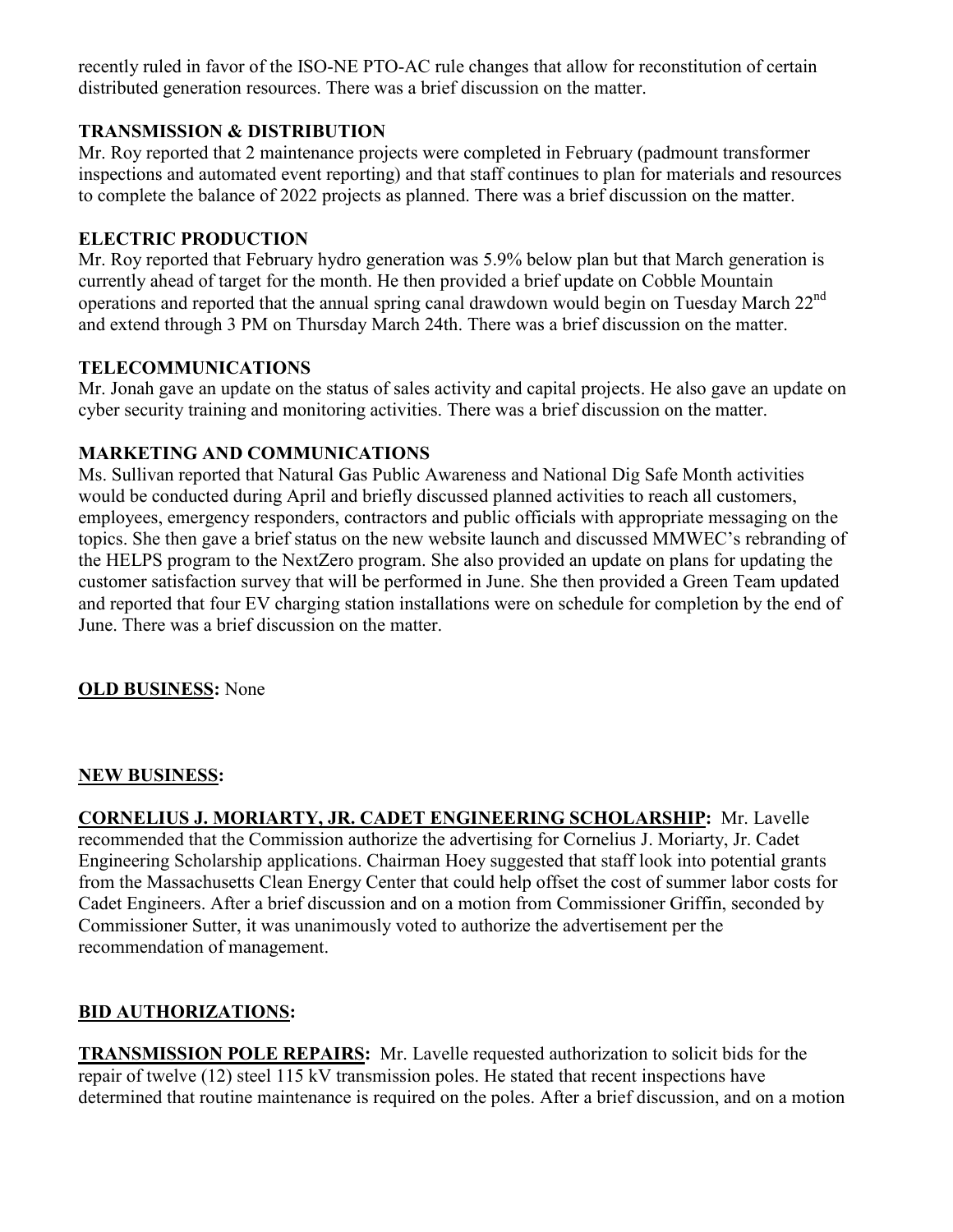from Commissioner Griffin, seconded by Commissioner Sutter, it was unanimously voted to authorize the bids per the recommendation of management.

# **BIDS RECEIVED:**

**ELECTRICAL SERVICES ANNUAL CONTRACT - E XTENSION:** Mr. Lavelle recommended that the Commission authorize a one year extension to the annual contract for Electrical Services (#21- 08) with Hickman & Sgroi Electric Inc. through March 31, 2023 subject to rate increases ranging from 1%-3% , and all other terms and conditions consistent with the existing contract. After a brief discussion and on a motion from Commissioner Griffin, seconded by Commissioner Sutter, it was unanimously voted to authorize the contract extension per the recommendation of management.

# **ELECTRICAL PREVENTIVE MAINTENANCE & TESTING SERVICES ANNUAL**

**CONTRACT- EXTENSION:** Mr. Lavelle recommended that the Commission authorize a one year extension to the annual contract for Electrical Preventive Maintenance and Testing Services (#21-04) with Osmose Utility Services, Inc. through February 28, 2023 subject to a rate increase of 4% and all other terms and conditions consistent with the existing contract. After a brief discussion and on a motion from Commissioner Griffin, seconded by Commissioner Sutter, it was unanimously voted to authorize the contract extension per the recommendation of management.

**GAS WELDING SERVICES ANNUAL CONTRACT- EXTENSION:** Mr. Lavelle recommended that the Commission authorize a one year extension to the Gas Welding Services Annual Contract (#20-08) with Jay's Mobile Welding through March 31, 2023 subject to a rate increase of 2% and all other terms and conditions consistent with the existing contract. After a brief discussion and on a motion from Commissioner Griffin, seconded by Commissioner Sutter, it was unanimously voted to authorize the contract extension per the recommendation of management.

**EXCAVATIONS & RESTORATIONS ANNUAL CONTRACT - EXTENSION:** Mr. Lavelle recommended that the Commission authorize a month-to-month extension of the current contract with JSC Construction, under the same terms and conditions as the existing contract, until the successor contract is awarded in conformance with applicable statutes. After a brief discussion and on a motion from Commissioner Griffin, seconded by Commissioner Sutter, it was unanimously voted to authorize the contract extension per the recommendation of management.

**FENCE MAINTENANCE, REPAIRS & INSTALLATIONS ANNUAL CONTRACT:** Mr. Lavelle recommended that the Commission award the contract for Fence Maintenance, Repairs, and Installations to Brodeur-Campbell Fence Co., Inc., the low bidder meeting all requirements for the solicitation. After a brief discussion and on a motion from Commissioner Griffin, seconded by Commissioner Sutter, it was unanimously voted to award the contract per the recommendation of management.

**15 KV UNINTERRUPTED POWER SUPPLY:** Mr. Lavelle recommended that the Commission award the contract for the 15 kV Uninterrupted Power Supply (UPS) to Eaton Corporation, the lowest qualified bidder meeting all requirements of the specifications. Ms. McMahon then explained that the UPS is being procured for use by a large electric customer that will pay for the unit, installation and maintenance, through additional monthly billings over a ten year period. She stated that the Holyoke Solar Cooperative would purchase the device and HG&E would pay the Cooperative back over a ten year period, through an existing Agent Agreement that will be updated to reflect the purchase of the UPS and new term of payments. After a brief discussion and on a motion from Commissioner Griffin,